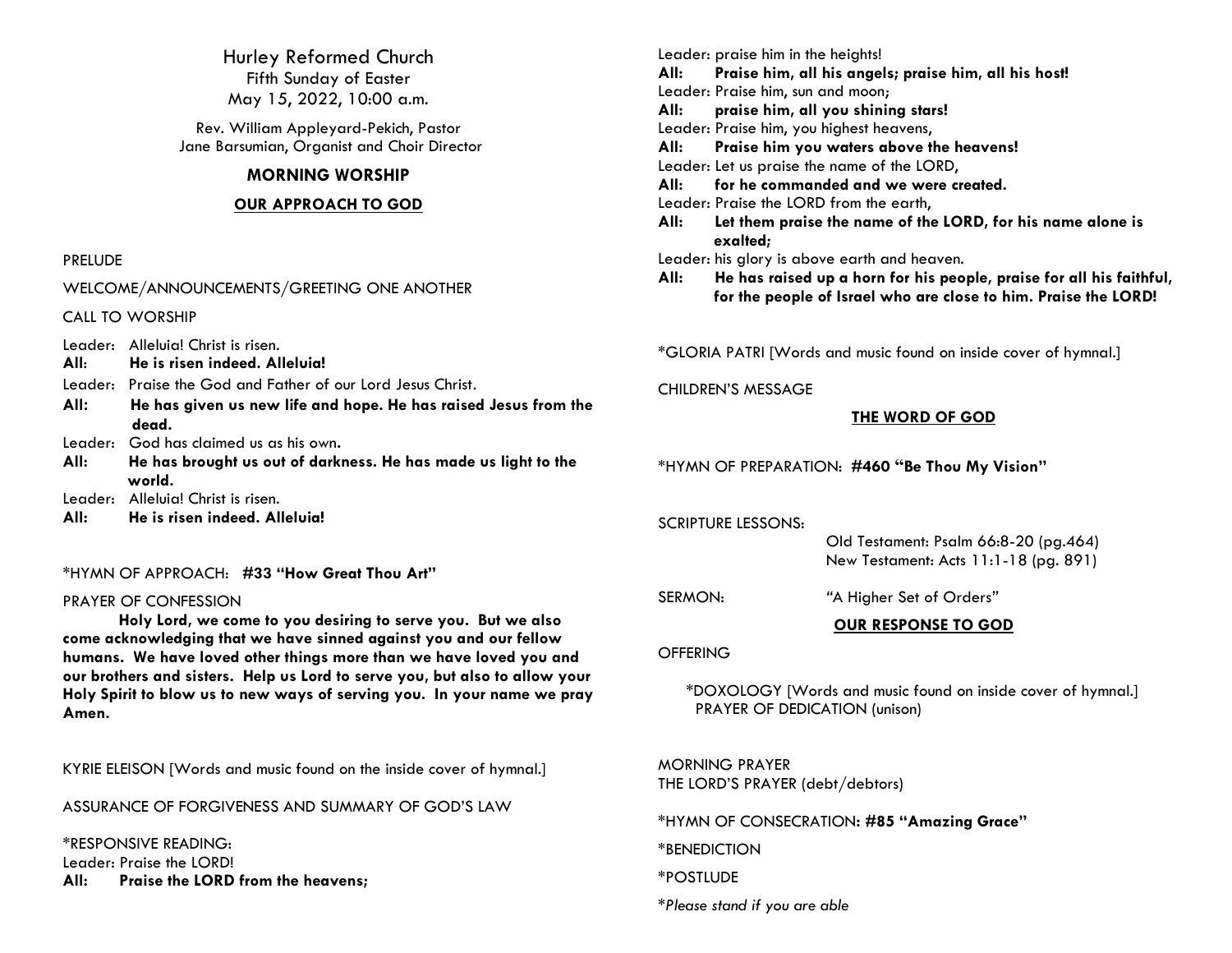## **Welcome to Hurley Reformed Church!**

With joy we welcome your presence among us today. Let the words of the psalmist set the tone of our worship: "Sing praises to the LORD, O you faithful ones, and give thanks to his holy name--joy comes with the morning" (Psalm 30:4-5 NSRV)

**In Person and Zoom Worship** happens at 10am!

**Ushers assisting in the service** are Lisa Longto and Dino Sumerano

**Please join us** in Schadewald Hall after worship for refreshments! Thank you to Croswell's for providing them this week!

**Flowers on the Alter** are provided by Croswell's

**Mission of the month-** Walk for Water

## **Reach out to those who need your support in their day to day needs:**

Judy Bell (Terry Gaffken's mom) needs prayers; Shirley Ruth is in Golden Hill; Bev Roosa is at the Terraces at Brookmeade; Fred Horvers is at TenBroeck; Lori Pinkham is in Wingate at Ulster; Anthony DiPietro (son of MaryAnn DiPietro); Marie Dressel. David Giles, Barbara Sartorius in New Hampshire

**Audio recordings** of the weekly sermon are available on our website, HurleyReformedChurch.org.

## **Hurley Reformed Church**

11 Main Street, PO Box 328, Hurley NY 12443 845-331-4121 www.HurleyReformedChurch.org

Hours: T,W,TH,F, 9-2

**Staff**

Rev. William Appleyard-Pekich Tara Lockart- Church Secretary pastor@HurleyReformedChurch.org admin@HurleyReformedChurch.org

Organist/Choir Director – Treasurer – Arlene Cotich Jane Barsumian, M.Ed.

## **Consistory 2022**

Dennis Croswell, *Property & Maintenance* Allan Dumas Christopher Decker, *Finance* Lee Gable Glenn Decker, *Senior Elder* Jeanne Ouenzer Lisa Longto, *Clerk* David Kent, *Youth Ministry* Linda Moon, *Missions* Dino Sumerano, *Worship* Bill Baldinger Robert Kindt, *IT*

## **Elders Deacons**

Rev. Charles E. Stickley, *Pastor Emeritus*

**Stickley Gardens Columbarium . . .** A sacred place of beauty and contemplation. (*Located on the south lawn of the church.)* 

The lone candle on the chancel is our Peace Candle. It represents this church's support for the men and women in military service, and our prayer that one day we will live in a world where their sacrifice is no longer needed.



Hurley Reformed Church Hurley, New York

# The Rev. William Appleyard-Pekich Minister of Word and Sacrament

## *Welcome*

*May the doors of this church be wide enough to receive all who need human love and fellowship, and a Father's care; and narrow enough to shut out all envy and hate.*

*Enter to Worship Depart to Serve*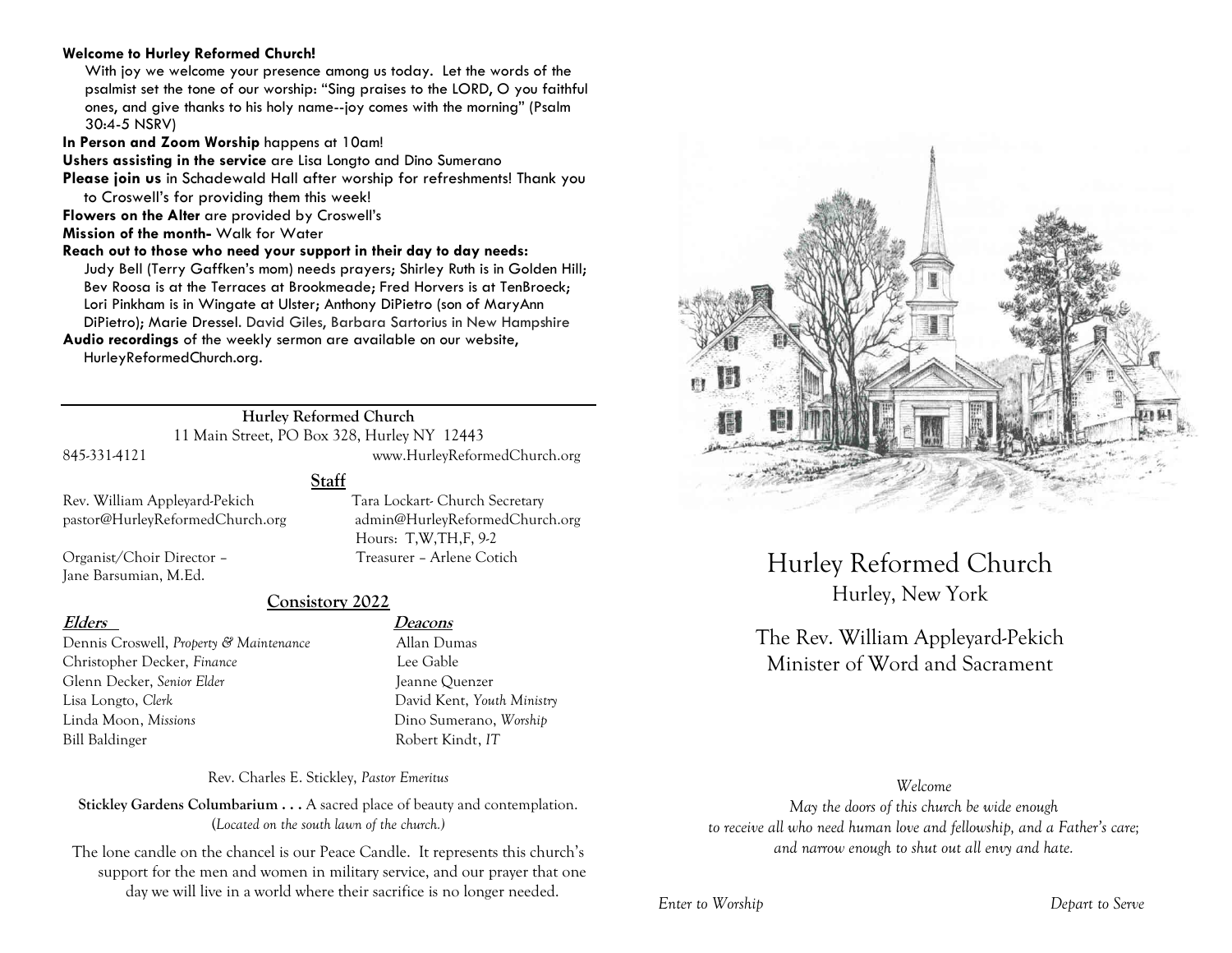# **#33 How Great Thou Art**

O Lord my God, when I in awesome wonder Consider all the worlds thy hands have made, I see the stars, I hear the rolling thunder, Thy pow'r thro'out the universe displayed.

Refrain:

Then sings my soul, my Savior God, to Thee. How great Thou art! How great Thou art! Then sings my soul, my Savior God, to Thee. How great Thou art! How great Thou art!

When thro' the woods and forests glades I wander And hear the birds sing sweetly in the trees, When I look down from lofty mountains grandeur And hear the brook and feel the gentle breeze,

## Refrain

And when I think that God, His Son not sparing, Sent Him to die, I scarce can take it in; That on the cross, my burden gladly bearing, He bled and died to take away my sin.

## Refrain

When Christ shall come with shout of acclamation And take me home, what joy shall fill my heart! Then I shall bow in humble adoration And there proclaim: my God, how great Thou art!"

## Refrain

# **#460 Be Thou My Vision**

Be Thou my vision, O Lord of my heart; Naught be all else to me, save that Thou art Thou my best thought, by day or by night, Waking or sleeping, Thy presence my light.

Be Thou my Wisdom, and Thou my true word; I ever with Thee and Thou with me, Lord; Thou my great Father, I Thy true son, Thou in me dwelling, and I with Thee one.

Riches I heed not, nor man's, empty praise, Thou mine inheritance, now and always; Thou and Thou only first in my heart, High King of heaven, my Treasure Thou art.

High King of heaven, my victory won, May I reach heaven's joys, Bright Heaven's sun! Heart of my own heart, whatever befall, Still be my Vision, O Ruler of all.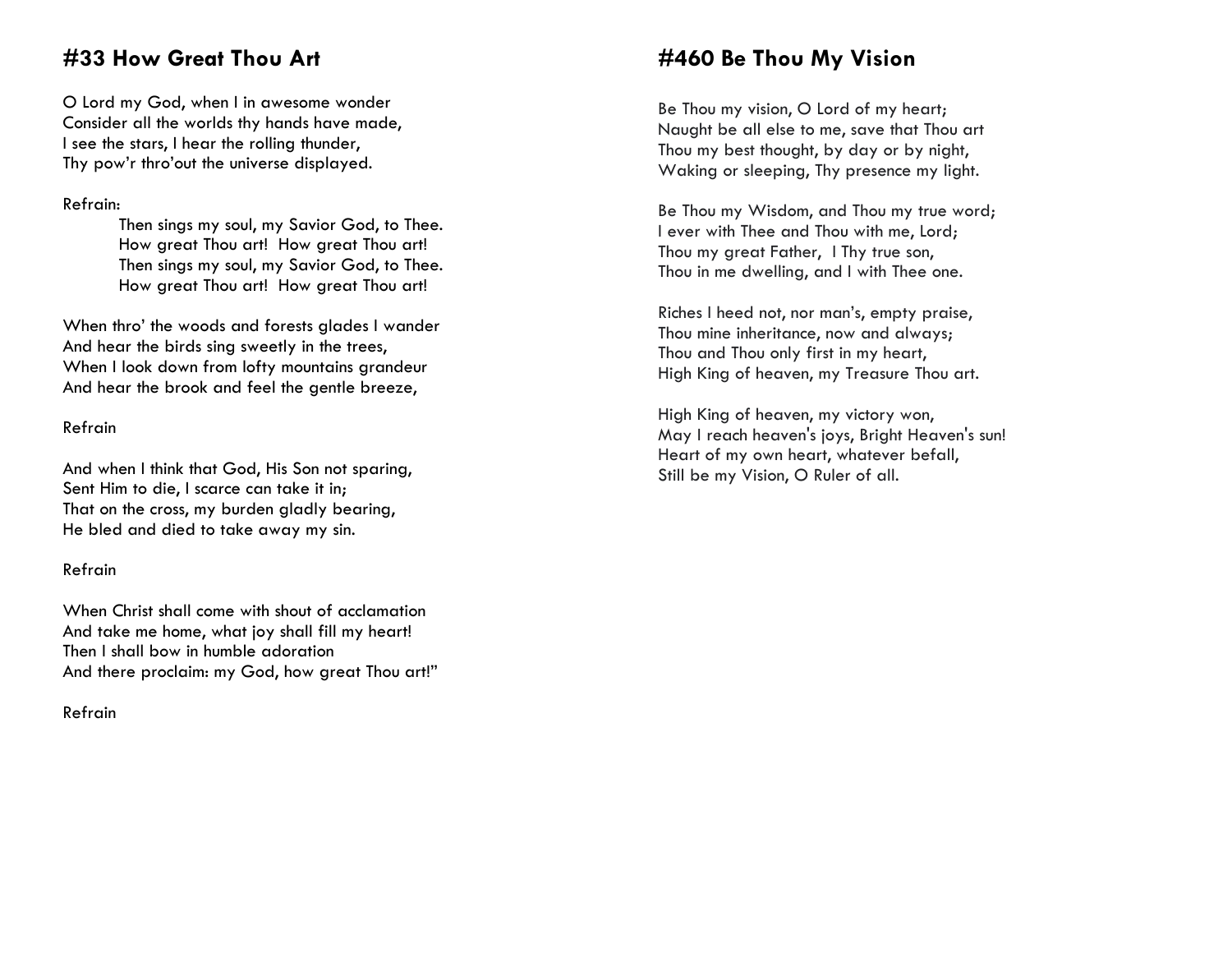# **#85 Amazing Grace**

Amazing grace! how sweet the sound that saved a wretch like me! I once was lost, but now I'm found; Was blind, but now I see.

'Twas grace that taught my heart to fear, And grace my fears relieved. How precious did that grace appear The hour I first believed!

The Lord has promised good to me; His Word my hope secures. He will my shield and portion be As long as life endures.

Thro' many dangers, toils, and snares I have already come. 'Tis grace hath bro't me safe thus far, And grace will lead me home.

When we've been there ten thousand years, Bright, shining as the sun, We've no less days to sing God's praise Than when we'd first begun.

# **New Bibles**



Some months ago, when social distancing and other measures lightened and while returning Bibles and hymnals were being placed back in their pews a problem was noticed. Well, maybe not a problem. We were running out of Bibles. Now this might seem like not much of a problem since obviously if a Bible has left, we hope that wherever it ended up it is being used. But we were presented with the difficulty that the current Bibles in our pews are no longer printed. Through a gift we were able to replace them all with some extras. I'd like to invite you to sponsor as many Bibles as you feel led, in memory or in honor of someone. In order to do so just fill out the form below, and submit or attach \$15 per Bible. If you need more forms give the church office a call during the week.

Name: where  $\frac{1}{2}$ 

# of Bibles:\_\_\_\_\_\_\_\_\_

In Memory of:

In Honor of:

\_\_\_\_\_\_\_\_\_\_\_\_\_\_\_\_\_\_\_\_\_\_\_\_\_\_\_\_\_\_\_\_\_\_\_\_\_\_\_\_\_\_\_\_\_\_\_\_\_\_\_\_\_

\_\_\_\_\_\_\_\_\_\_\_\_\_\_\_\_\_\_\_\_\_\_\_\_\_\_\_\_\_\_\_\_\_\_\_\_\_\_\_\_\_\_\_\_\_\_\_\_\_\_\_\_\_

Please make checks out to the Hurley Reformed Church and return with this form to the church office or by mail to: Hurley Reformed Church 11 Main St. PO Box 328 Hurley, NY 12443